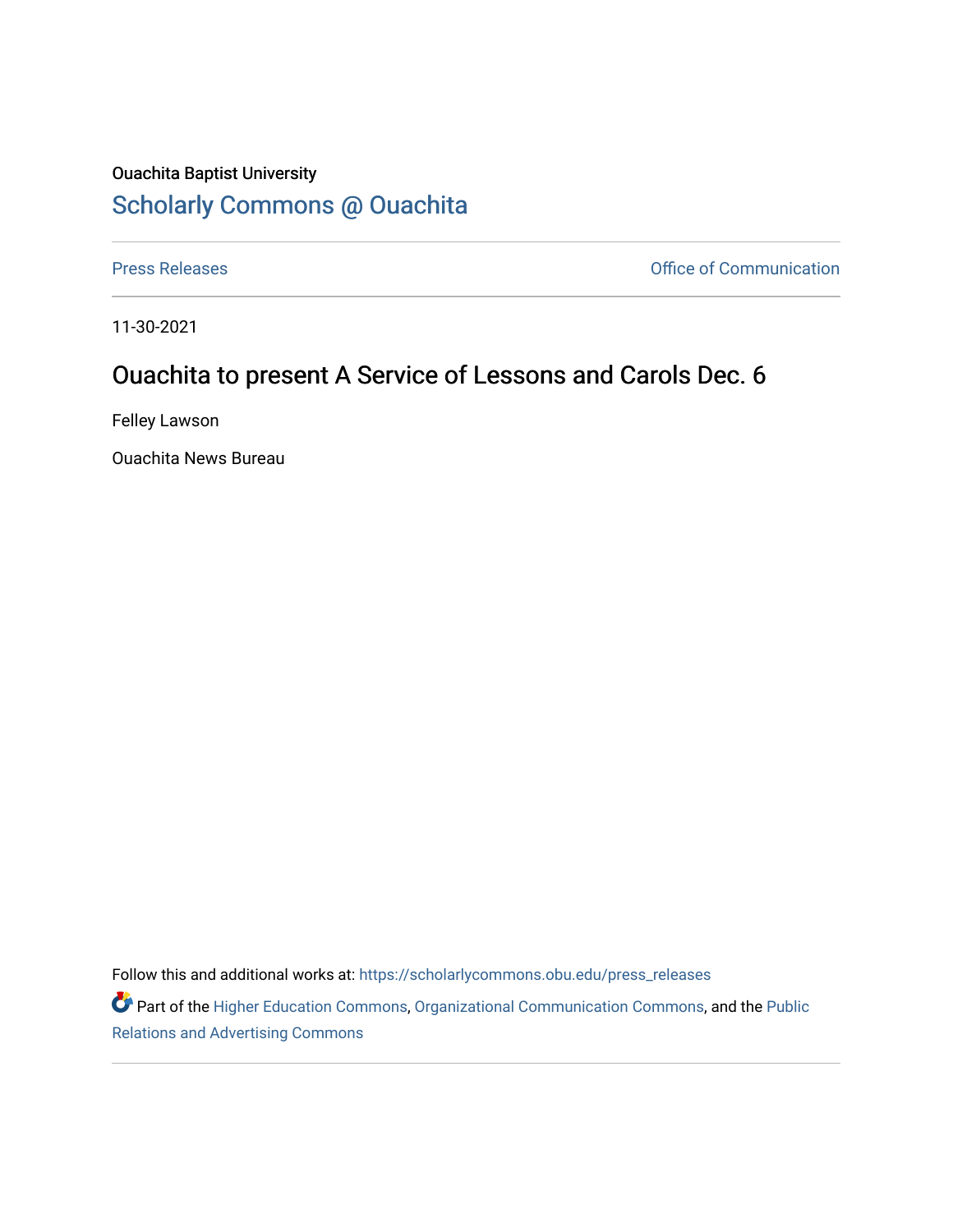



For immediate release **Ouachita to present A Service of Lessons and Carols Dec. 6** *By Felley Lawson* November 30, 2021

For more information, contact OBU's news bureau at [newsbureau@obu.edu](mailto:newsbureau@obu.edu) or (870) 245-5208.

ARKADELPHIA, Ark.—Ouachita Baptist University's Division of Music will present A Service of Lessons and Carols on Monday, Dec. 6, at 7:30 p.m. in McBeth Recital Hall. The service is free and open to the public.

A Service of Lessons and Carols has been a Ouachita tradition since 1997.

"This service is a true worship service in the English tradition," said Dr. Gary Gerber, dean of Ouachita's School of Fine Arts. "It's one of the most meaningful events that Ouachita has during the Christmas season."

The program includes Scripture readings that foretell, announce and explore Jesus' birth, as well as carols to be sung by the audience and led by Ouachita Singers, Women's Chorus and Ouachita Brass Ensemble. Guest organist for the service is Kay Roberts McAfee, organist at First United Methodist Church in Arkadelphia and former professor of organ and music history at Henderson State University.